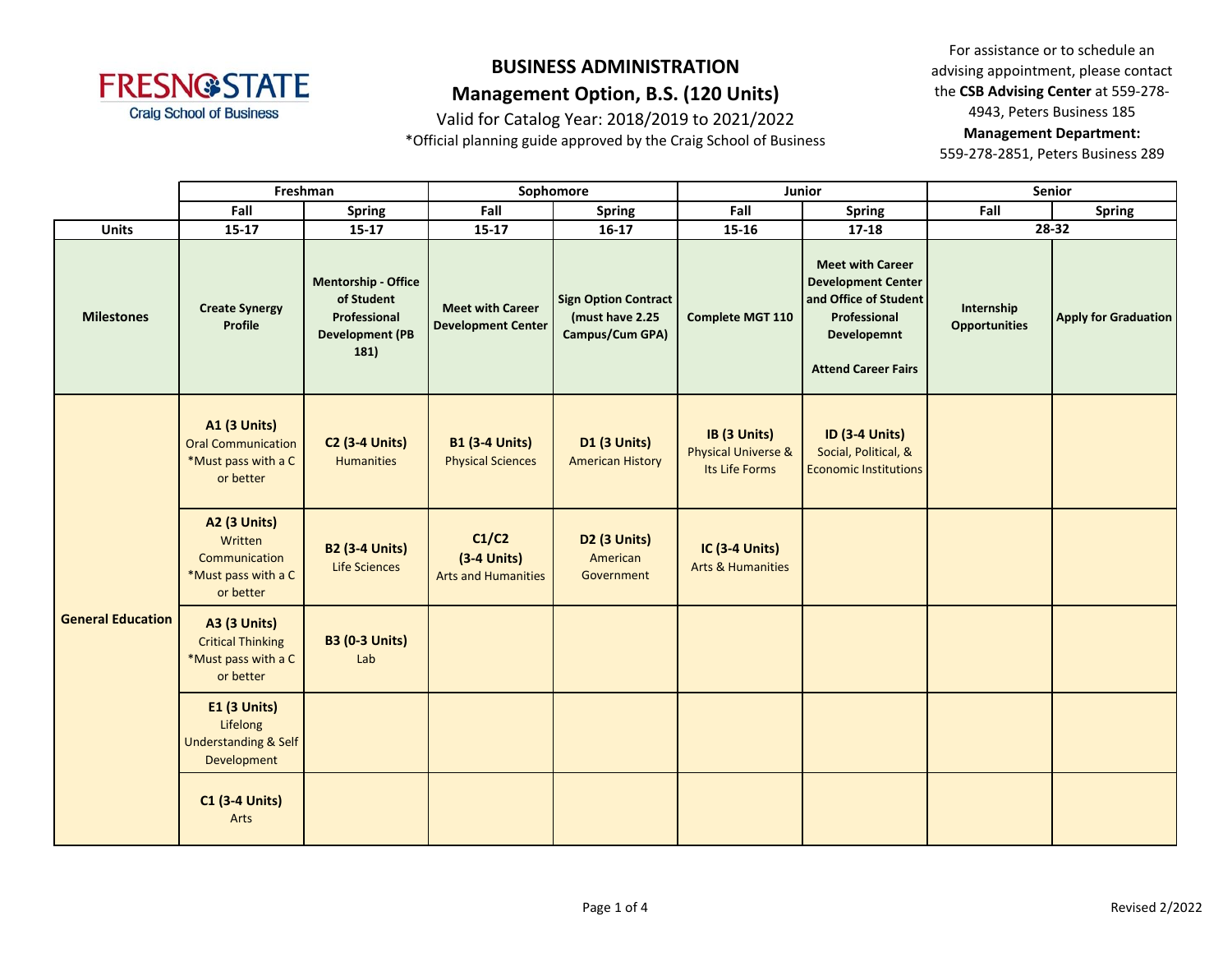

Valid for Catalog Year: 2018/2019 to 2021/2022

\*Official planning guide approved by the Craig School of Business

For assistance or to schedule an advising appointment, please contact the **CSB Advising Center** at 559-278- 4943, Peters Business 185 **Management Department:** 

|              | Freshman  |                                                                                                                                                                           | Sophomore                                                                                                        |                                                                                                | Junior                                                                                                                                                  |                                                                                                                                   | <b>Senior</b>                                                                                                                                                                                 |                                                                                                                                                             |
|--------------|-----------|---------------------------------------------------------------------------------------------------------------------------------------------------------------------------|------------------------------------------------------------------------------------------------------------------|------------------------------------------------------------------------------------------------|---------------------------------------------------------------------------------------------------------------------------------------------------------|-----------------------------------------------------------------------------------------------------------------------------------|-----------------------------------------------------------------------------------------------------------------------------------------------------------------------------------------------|-------------------------------------------------------------------------------------------------------------------------------------------------------------|
|              | Fall      | Spring                                                                                                                                                                    | Fall                                                                                                             | <b>Spring</b>                                                                                  | Fall                                                                                                                                                    | <b>Spring</b>                                                                                                                     | Fall                                                                                                                                                                                          | <b>Spring</b>                                                                                                                                               |
| <b>Units</b> | $15 - 17$ | $15 - 17$                                                                                                                                                                 | 15-17                                                                                                            | $16 - 17$                                                                                      | 15-16                                                                                                                                                   | $17 - 18$                                                                                                                         | 28-32                                                                                                                                                                                         |                                                                                                                                                             |
| <b>Major</b> |           | <b>GE Area B4</b><br><b>DS 71 (3 Units)</b><br>Quantitative<br>Reasoning<br>[Pre-Req: ELM exam<br>or intermediate<br>college algebra]<br>*Must pass with a C<br>or better | <b>DS 73 (3 Units)</b><br>[Pre-Req: ELM exam,<br>DS 71; ECON 40 & 50<br>recommended]<br>*Not open to<br>freshmen | <b>BA 18 (4 Units)</b><br>*Not open to<br>Freshmen                                             | <b>BA 105W (3 Units)</b><br>[Pre-Req: ENGL 5B or<br>10<br>(C or better);<br>Junior standing]<br>*UDWS requirement;<br>must pass with a C or<br>better   | MI<br><b>MKTG 100S</b><br>(4 Units)<br>[Pre-Reg: BA 105W<br>(may be taken<br>concurrently)]<br>MI Multicultural/<br>International | <b>MGT 124</b><br>(4 Units)<br>[Pre-Req: BA 105W;<br>MGT 110; DS 123<br>(may be taken<br>concurrently)]                                                                                       | <b>MGT 187</b><br>(3 Units)<br>[Pre-Req: Last<br>semester of Senior<br>year; UD Core<br>requirements (MGT<br>124 may be taken<br>concurrently);<br>BA 105W] |
|              |           | ECON 40 (3 Units)<br>[Pre-Req:GE A2]<br><b>OR</b><br>AGBS 1 (3 Units)<br>[Pre-Req: GE A2]                                                                                 | <b>ACCT 4A</b><br>(3 Units)<br>*Not open to<br>Freshmen                                                          | <b>ACCT 4B</b><br>(3 Units)<br>[Pre-Req: ACCT 4A (C<br>or better)]<br>*Not open to<br>Freshmen | <b>MGT 110</b><br>(6 Units)<br>[Pre-Req: BA 105W<br>(may be taken<br>concurrently)]<br>*Not open to<br>students with credit<br>in MGT 104 or MGT<br>106 | <b>FIN 120</b><br>(4 Units)<br>[Pre-Req: ACCT 4A;<br>DS 71; BA 105W (may<br>be taken<br>concurrently)]                            | <b>MGT 182</b><br>(3 Units)<br>[Pre-Req: MGT 110;<br>BA 105W (may be<br>taken concurrently)]                                                                                                  | <b>MGT 133S</b><br>(3 Units)<br>[Pre-Req: MGT 110;<br>BA 105W (may be<br>taken concurrently)]                                                               |
|              |           | IS 52 & IS 52L<br>(3 Units)<br>*or Computer<br><b>Competency Exam</b><br>(CCE)                                                                                            | <b>GE Area D3</b><br><b>ECON 50</b><br>(3 Units)<br>[Pre-Req: GE A2]                                             | <b>DS 123</b><br>(3 Units)<br>[Pre-Req: DS 71, 73;<br>IS 52, 52L]                              |                                                                                                                                                         | <b>MGT 127</b><br>(3 Units)<br>[Pre-Req: MGT 110;<br>BA 105W (may be<br>taken concurrently)]                                      | <b>IS 130</b><br>(3 Units)<br>[Pre-Req: IS 52, 52L;<br>ACCT 4A, 4B; BA<br>105W (may be taken<br>concurrently)]                                                                                |                                                                                                                                                             |
|              |           |                                                                                                                                                                           |                                                                                                                  |                                                                                                |                                                                                                                                                         | <b>HRM 150</b><br>(3 Units)<br>[Pre-Req: MGT 110;<br>BA 105W (may be<br>taken concurrently)]                                      | <b>Option Requirements (3-4 Units)</b><br>ENTR 81, 151, 153, 157, 165; HRM 152,<br>153, 154, 157, 190; MGT 131, 158, 180,<br>190, 195<br>*See course catalog for prerequisite<br>requirements |                                                                                                                                                             |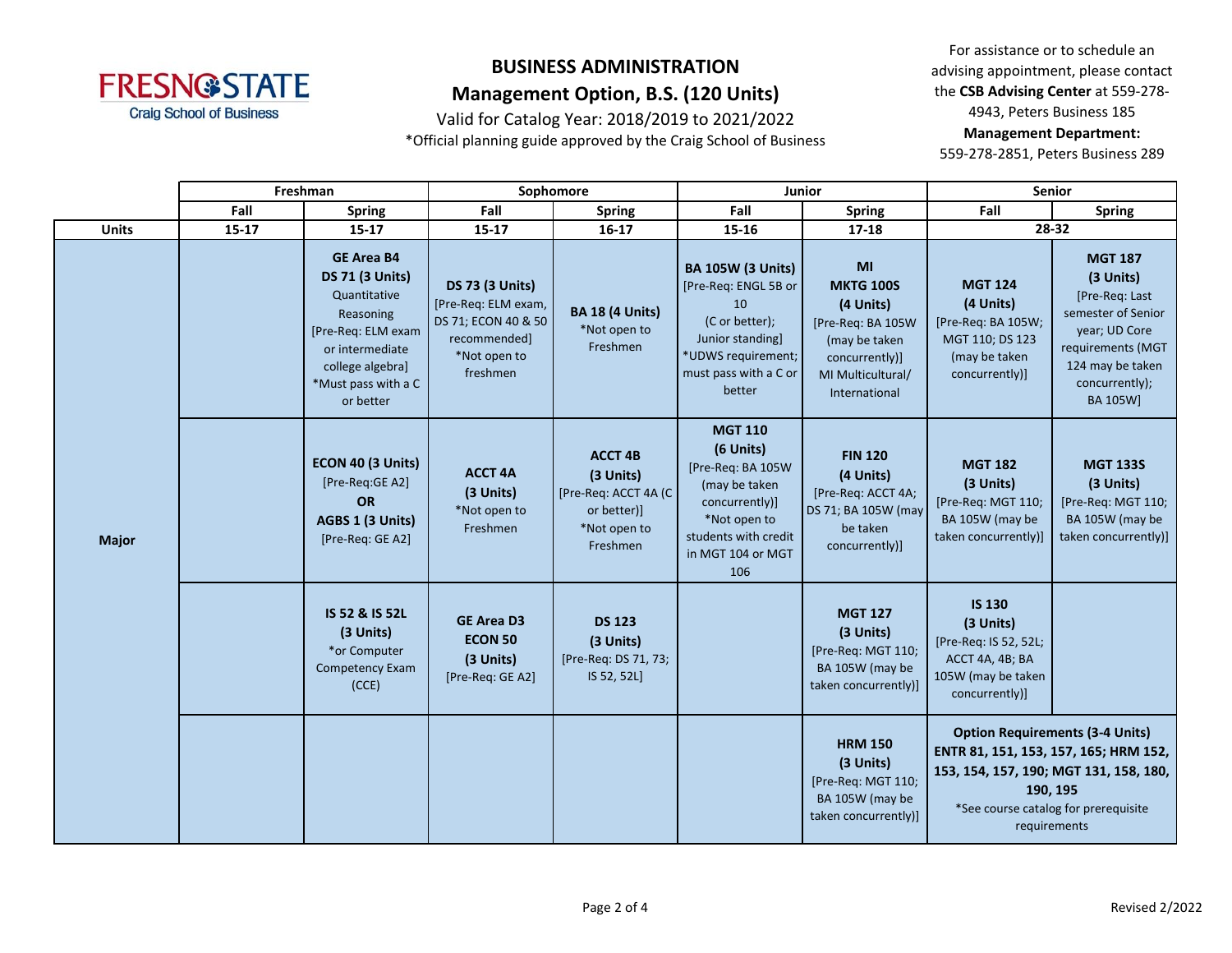

Valid for Catalog Year: 2018/2019 to 2021/2022

\*Official planning guide approved by the Craig School of Business

For assistance or to schedule an advising appointment, please contact the **CSB Advising Center** at 559-278- 4943, Peters Business 185 **Management Department:** 

|                                                               |           | Freshman      |           | Sophomore     |                                   | Junior                  | <b>Senior</b>                                                                                                                                                                                 |                                                                                                                                                     |
|---------------------------------------------------------------|-----------|---------------|-----------|---------------|-----------------------------------|-------------------------|-----------------------------------------------------------------------------------------------------------------------------------------------------------------------------------------------|-----------------------------------------------------------------------------------------------------------------------------------------------------|
|                                                               | Fall      | <b>Spring</b> | Fall      | <b>Spring</b> | Fall                              | <b>Spring</b>           | Fall                                                                                                                                                                                          | <b>Spring</b>                                                                                                                                       |
| <b>Units</b>                                                  | $15 - 17$ | $15 - 17$     | $15 - 17$ | $16 - 17$     | $15 - 16$                         | $17 - 18$               | 28-32                                                                                                                                                                                         |                                                                                                                                                     |
|                                                               |           |               |           |               |                                   |                         | <b>Option Requirements (3-4 Units)</b><br>ENTR 81, 151, 153, 157, 165; HRM 152,<br>153, 154, 157, 190; MGT 131, 158, 180,<br>190, 195<br>*See course catalog for prerequisite<br>requirements |                                                                                                                                                     |
| <b>Major</b>                                                  |           |               |           |               |                                   |                         | 153, 154, 157, 190; MGT 131, 158, 180,                                                                                                                                                        | <b>Option Requirements (3-4 Units)</b><br>ENTR 81, 151, 153, 157, 165; HRM 152,<br>190, 195<br>*See course catalog for prerequisite<br>requirements |
|                                                               |           |               |           |               |                                   |                         | 153, 154, 157, 190; MGT 131, 158, 180,<br>190, 195                                                                                                                                            | <b>Option Requirements (3-4 Units)</b><br>ENTR 81, 151, 153, 157, 165; HRM 152,<br>*See course catalog for prerequisite<br>requirements             |
| <b>Additional</b><br><b>Graduation</b><br><b>Requirements</b> |           |               |           |               | <b>Elective</b><br>*See footnotes | MI (3 Units)<br>*EXEMPT |                                                                                                                                                                                               |                                                                                                                                                     |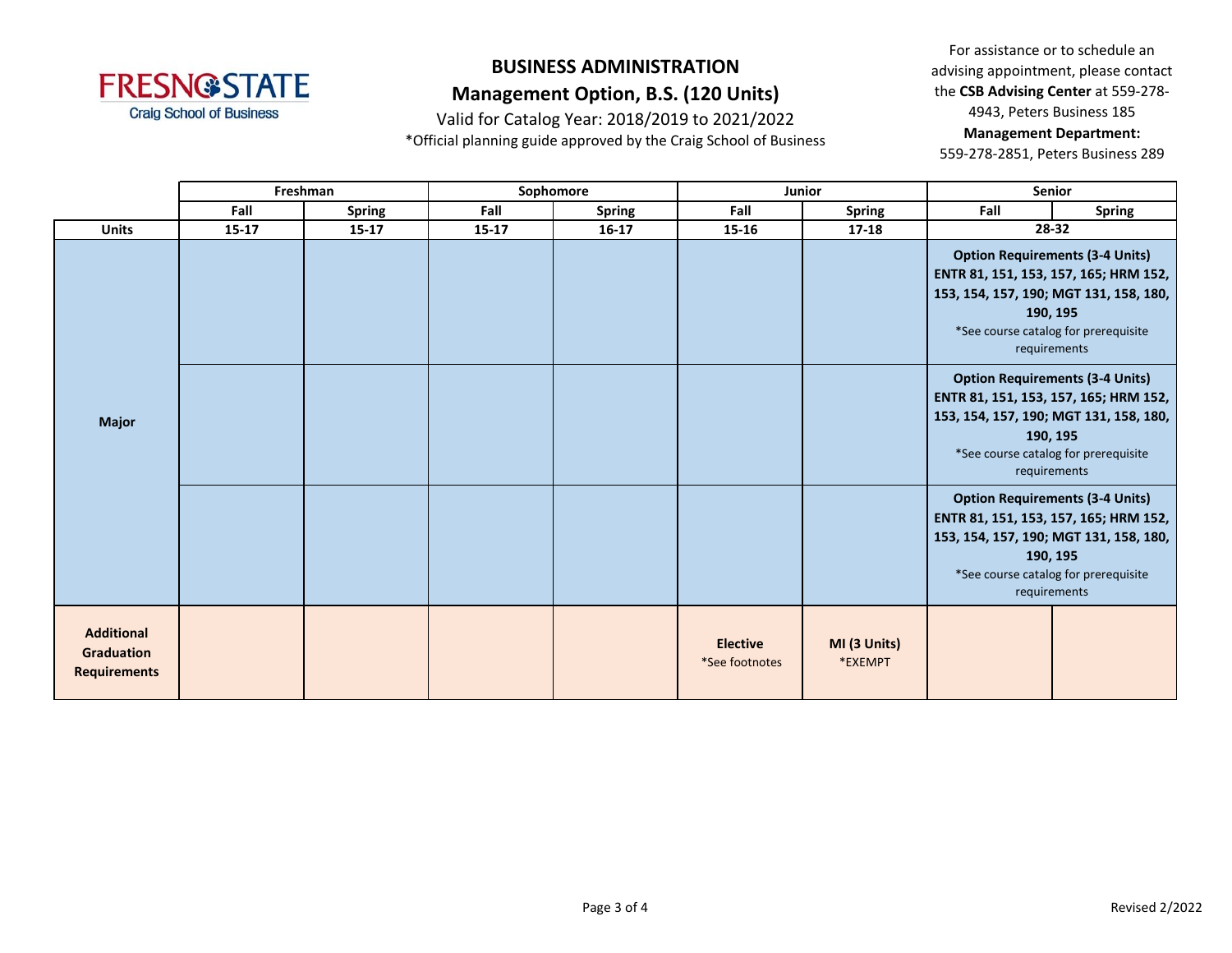

Valid for Catalog Year: 2018/2019 to 2021/2022

\*Official planning guide approved by the Craig School of Business

For assistance or to schedule an advising appointment, please contact the **CSB Advising Center** at 559-278- 4943, Peters Business 185 **Management Department:** 

559-278-2851, Peters Business 289

|              | Freshman    |                  | Sophomore |             | Junior |               | <b>Senior</b> |               |
|--------------|-------------|------------------|-----------|-------------|--------|---------------|---------------|---------------|
|              | Fall        | <b>Spring</b>    | Fall      | Spring      | Fall   | <b>Spring</b> | Fall          | <b>Spring</b> |
| <b>Units</b> | --<br>יד-כד | 1 E 1 7<br>13-T) | $15 - 17$ | $16-1$<br>. | 15-16  | 17.10         | 28-32         |               |

#### **FOOTNOTES:**

**Prerequisites/Corequisites:** Other restrictions may apply. Please see your course catalog for detailed prerequisite/corequisite requirements.

Grade Requirements: A grade of C or better must be earned for each course used to satisfy the requirements for the major. No course taken for the business major can be graded on a CR/NC basis, except for courses with mandatory CR/NC grading.

**Computer Competency Exam (CCE):** Contact the CSB Undergraduate Student Services office to schedule a CCE test date.

Option: Students must maintain a 2.25 Campus and Cumulative GPA to declare an OPTION. An OPTION must be declared after the completion of all of the Pre-Business Requirements in order to enroll in OPTION courses.

**Electives (0-2):** If necessary, students must complete additional elective units to meet 120 units total to graduate. Students who take the CCE in lieu of IS 52/52L will need to fulfill the minimum unit requirements with electives.

**Upper Division Writing Skills requirement (UDWS):** Business majors take BA 105W to fulfill this requirement. The Upper Division Writing Exam is NOT an option for Business Administration majors.

Substitutions: If substitutions/exceptions/waivers are made for any major courses that also meet GE and/or the Multicultural/International graduation requirement, the student is responsible for completing additional courses to satisfy the respective areas (GE and/or MI). This also includes the upperdivision writing requirement.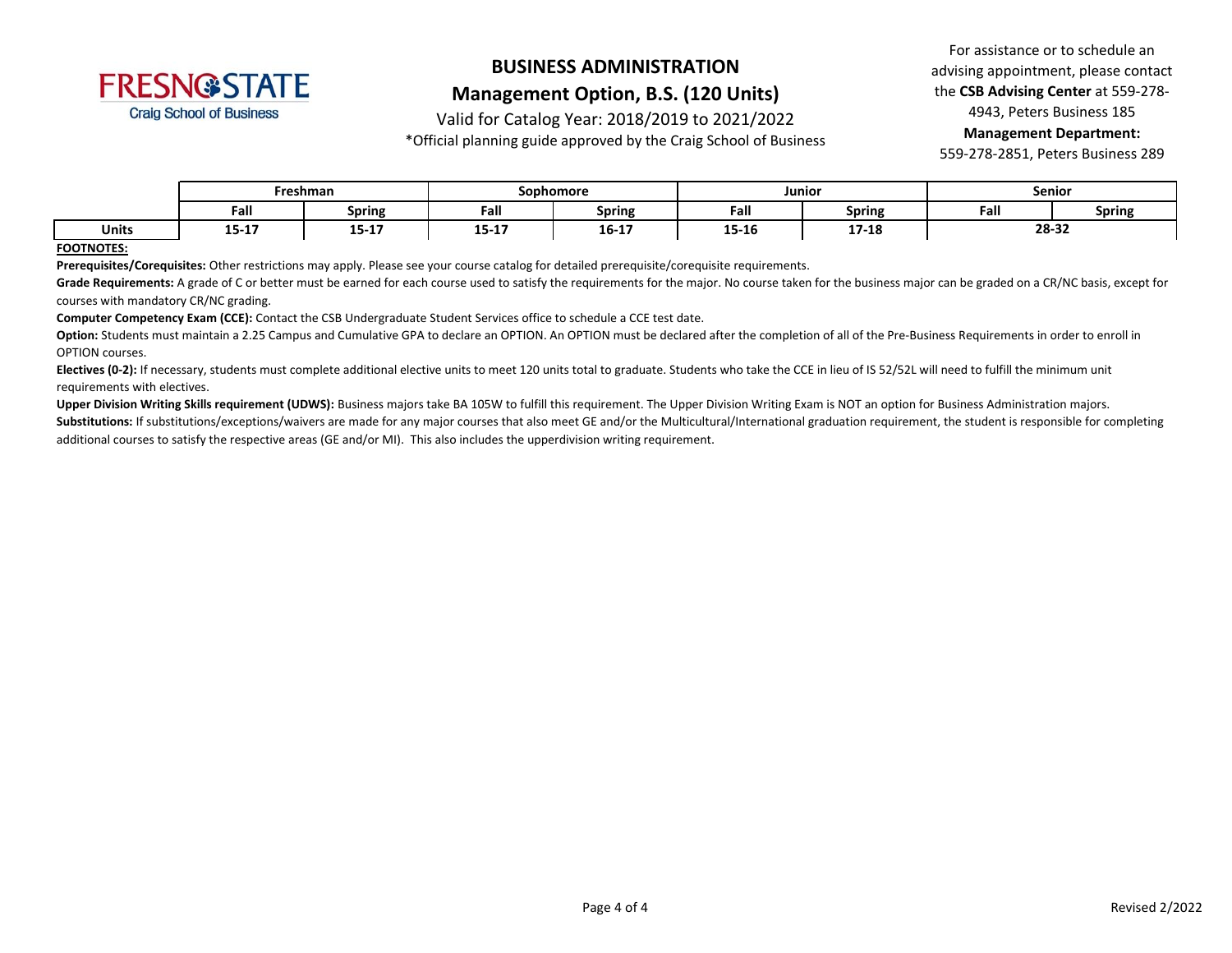

Valid for Catalog Year: 2012/2013 to 2017/2018

\*Official planning guide approved by the Craig School of Business

For assistance or to schedule an advising appointment, please contact the **CSB Advising Center** at 559-278- 4943, Peters Business 185 **Management Department:** 

|                             | Freshman                                                                            |                                                                                       | Sophomore                                                   |                                                               | Junior                                                           |                                                                                                                                              | <b>Senior</b>                       |                       |
|-----------------------------|-------------------------------------------------------------------------------------|---------------------------------------------------------------------------------------|-------------------------------------------------------------|---------------------------------------------------------------|------------------------------------------------------------------|----------------------------------------------------------------------------------------------------------------------------------------------|-------------------------------------|-----------------------|
|                             | Fall                                                                                | <b>Spring</b>                                                                         | Fall                                                        | <b>Spring</b>                                                 | Fall                                                             | <b>Spring</b>                                                                                                                                | Fall                                | <b>Spring</b>         |
| <b>Units</b>                | $15-17$                                                                             | $15 - 17$                                                                             | $15-17$                                                     | $16-17$                                                       | $15 - 16$                                                        | $17 - 18$                                                                                                                                    |                                     | 28-32                 |
| <b>Milestones</b>           | >Create Synergy<br>Profile                                                          | >Mentorship - Office of<br><b>Student Professional</b><br><b>Development (PB 181)</b> | >Meet with<br>Career<br><b>Development</b><br><b>Center</b> | >Sign Option<br>Contract (must<br>have 2.25<br>Campus/Cum GPA | >Complete MGT 110                                                | >Meet with Career<br><b>Development Center</b><br>and Office of<br><b>Student Professional</b><br><b>Developemnt</b><br>>Attend Career Fairs | >Internship<br><b>Opportunities</b> | >Apply for Graduation |
| General<br><b>Education</b> | A1 (3 Units)<br><b>Oral Communication</b><br>*Must pass with a C<br>or better       | <b>C2 (3-4 Units)</b><br><b>Humanities</b>                                            | <b>B1 (3-4 Units)</b><br><b>Physical Sciences</b>           | <b>D1 (3 Units)</b><br><b>American History</b>                | IB (3 Units)<br><b>Physical Universe &amp;</b><br>Its Life Forms | <b>ID (3-4 Units)</b><br>Social, Political, &<br>Economic<br><b>Institutions</b>                                                             |                                     |                       |
|                             | <b>A2 (3 Units)</b><br>Written<br>Communication<br>*Must pass with a C<br>or better | <b>B2 (3-4 Units)</b><br><b>Life Sciences</b>                                         | C1/C2<br>$(3-4$ Units)<br>Arts and<br><b>Humanities</b>     | D <sub>2</sub> (3 Units)<br>American<br>Government            | <b>IC (3-4 Units)</b><br><b>Arts &amp; Humanities</b>            | MI (3 Units)<br>*EXEMPT                                                                                                                      |                                     |                       |
|                             | <b>A3 (3 Units)</b><br><b>Critical Thinking</b><br>*Must pass with a C<br>or better | <b>B3 (0-3 Units)</b><br>Lab                                                          |                                                             |                                                               |                                                                  |                                                                                                                                              |                                     |                       |
|                             | <b>E1 (3 Units)</b><br>Lifelong<br><b>Understanding &amp; Self</b><br>Development   |                                                                                       |                                                             |                                                               |                                                                  |                                                                                                                                              |                                     |                       |
|                             | <b>C1 (3-4 Units)</b><br>Arts                                                       |                                                                                       |                                                             |                                                               |                                                                  |                                                                                                                                              |                                     |                       |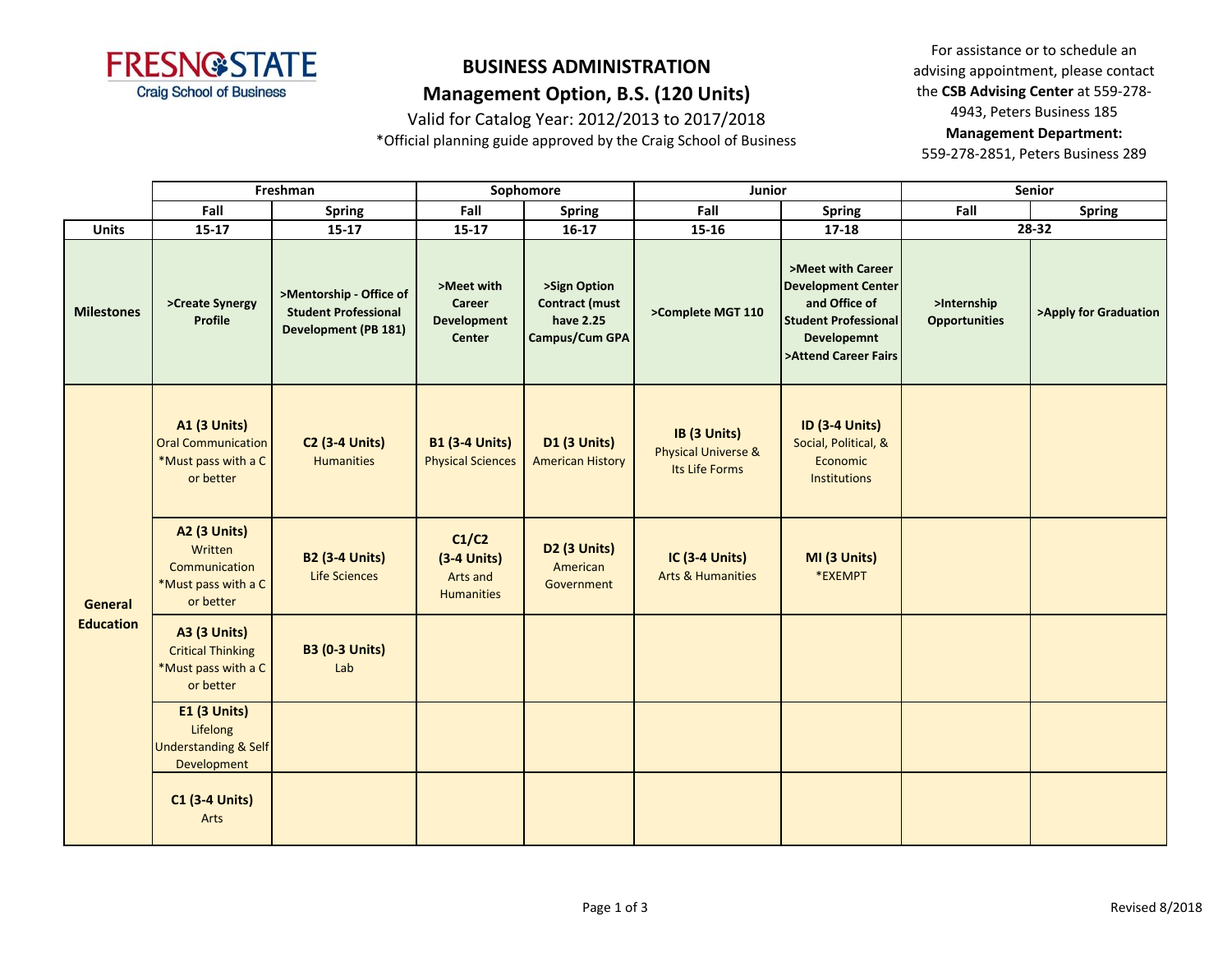

Valid for Catalog Year: 2012/2013 to 2017/2018

\*Official planning guide approved by the Craig School of Business

For assistance or to schedule an advising appointment, please contact the **CSB Advising Center** at 559-278- 4943, Peters Business 185 **Management Department:** 

|              |           | Freshman                                                                                                                                                                      | Sophomore                                                                                                                      |                                                                                                | Junior                                                                                                                                                |                                                                                                     | <b>Senior</b>                                                                                                                                                                                 |                                                                                                                                                                                               |
|--------------|-----------|-------------------------------------------------------------------------------------------------------------------------------------------------------------------------------|--------------------------------------------------------------------------------------------------------------------------------|------------------------------------------------------------------------------------------------|-------------------------------------------------------------------------------------------------------------------------------------------------------|-----------------------------------------------------------------------------------------------------|-----------------------------------------------------------------------------------------------------------------------------------------------------------------------------------------------|-----------------------------------------------------------------------------------------------------------------------------------------------------------------------------------------------|
|              | Fall      | <b>Spring</b>                                                                                                                                                                 | Fall                                                                                                                           | <b>Spring</b>                                                                                  | Fall                                                                                                                                                  | <b>Spring</b>                                                                                       | Fall                                                                                                                                                                                          | <b>Spring</b>                                                                                                                                                                                 |
| <b>Units</b> | $15 - 17$ | $15 - 17$                                                                                                                                                                     | $15 - 17$                                                                                                                      | $16 - 17$                                                                                      | $15 - 16$                                                                                                                                             | $17 - 18$                                                                                           |                                                                                                                                                                                               | 28-32                                                                                                                                                                                         |
|              |           | <b>GE Area B4</b><br><b>DS 71 (3 Units)</b><br><b>Quantitative Reasoning</b><br>[Pre-Req: ELM exam or<br>intermediate college<br>algebra]<br>*Must pass with a C or<br>better | <b>DS 73 (3 Units)</b><br>[Pre-Req: ELM<br>exam, DS 71;<br><b>ECON 40 &amp; 50</b><br>recommended]<br>*Not open to<br>freshmen | <b>BA 18 (4 Units)</b><br>*Not open to<br>Freshmen                                             | <b>BA 105W (3 Units)</b><br>[Pre-Req: ENGL 5B or 10<br>(C or better);<br>Junior standing]<br>*UDWS requirement;<br>must pass with a C or<br>better    | <b>MKTG 100S</b><br>(4 Units)<br>[Pre-Req: BA 105W<br>(may be taken<br>concurrently)]               | <b>MGT 124 (4 Units)</b><br>[Pre-Req: BA 105W;<br>MGT 110; DS 123 (may<br>be taken<br>concurrently)]                                                                                          | <b>MGT 187 (3 Units)</b><br>[Pre-Req: Last semester<br>of Senior year; UD Core<br>requirements (MGT 124<br>may be taken<br>concurrently);<br><b>BA 105W]</b>                                  |
|              |           | ECON 40 (3 Units)<br>[Pre-Req:GE A2]<br><b>OR</b><br>AGBS 1 (3 Units)<br>[Pre-Req: GE A2]                                                                                     | <b>ACCT 4A</b><br>(3 Units)<br>*Not open to<br>Freshmen                                                                        | <b>ACCT 4B</b><br>(3 Units)<br>[Pre-Req: ACCT 4A<br>(C or better)]<br>*Not open to<br>Freshmen | <b>MGT 110 (6 Units)</b><br>[Pre-Req: BA 105W (may<br>be taken concurrently)]<br>*Not open to students<br>with credit in MGT 104 or<br><b>MGT 106</b> | <b>FIN 120 (4 Units)</b><br>[Pre-Req: ACCT 4A;<br>DS 71; BA 105W<br>(may be taken<br>concurrently)] | <b>MGT 182 (3 Units)</b><br>[Pre-Req: MGT 110;<br>BA 105W (may be<br>taken concurrently)]                                                                                                     | <b>MGT 133S (3 Units)</b><br>[Pre-Req: MGT 110; BA<br>105W (may be taken<br>concurrently)]                                                                                                    |
| <b>Major</b> |           | IS 52 & IS 52L<br>(3 Units)<br>*or Computer<br>Competency Exam (CCE)                                                                                                          | <b>GE Area D3</b><br><b>ECON 50</b><br>(3 Units)<br>[Pre-Req: GE A2]                                                           | <b>DS 123 (3 Units)</b><br>[Pre-Req: DS 71,<br>73; IS 52, 52L]                                 |                                                                                                                                                       | <b>MGT 127</b><br>(3 Units)<br>[Pre-Req: MGT 110;<br>BA 105W (may be<br>taken concurrently)]        | IS 130 (3 Units)<br>[Pre-Req: IS 52, 52L;<br>ACCT 4A, 4B; BA 105W<br>(may be taken<br>concurrently)]                                                                                          |                                                                                                                                                                                               |
|              |           |                                                                                                                                                                               |                                                                                                                                |                                                                                                |                                                                                                                                                       | <b>HRM 150</b><br>(3 Units)<br>[Pre-Req: MGT 110;<br>BA 105W (may be<br>taken concurrently)]        |                                                                                                                                                                                               | <b>Option Requirements (3-4 Units)</b><br>ENTR 81, 151, 153, 157, 165; HRM 152,<br>153, 154, 157, 190; MGT 131, 158, 180,<br>190, 195<br>*See course catalog for prerequisite<br>requirements |
|              |           |                                                                                                                                                                               |                                                                                                                                |                                                                                                |                                                                                                                                                       |                                                                                                     | <b>Option Requirements (3-4 Units)</b><br>ENTR 81, 151, 153, 157, 165; HRM 152,<br>153, 154, 157, 190; MGT 131, 158, 180,<br>190, 195<br>*See course catalog for prerequisite<br>requirements |                                                                                                                                                                                               |